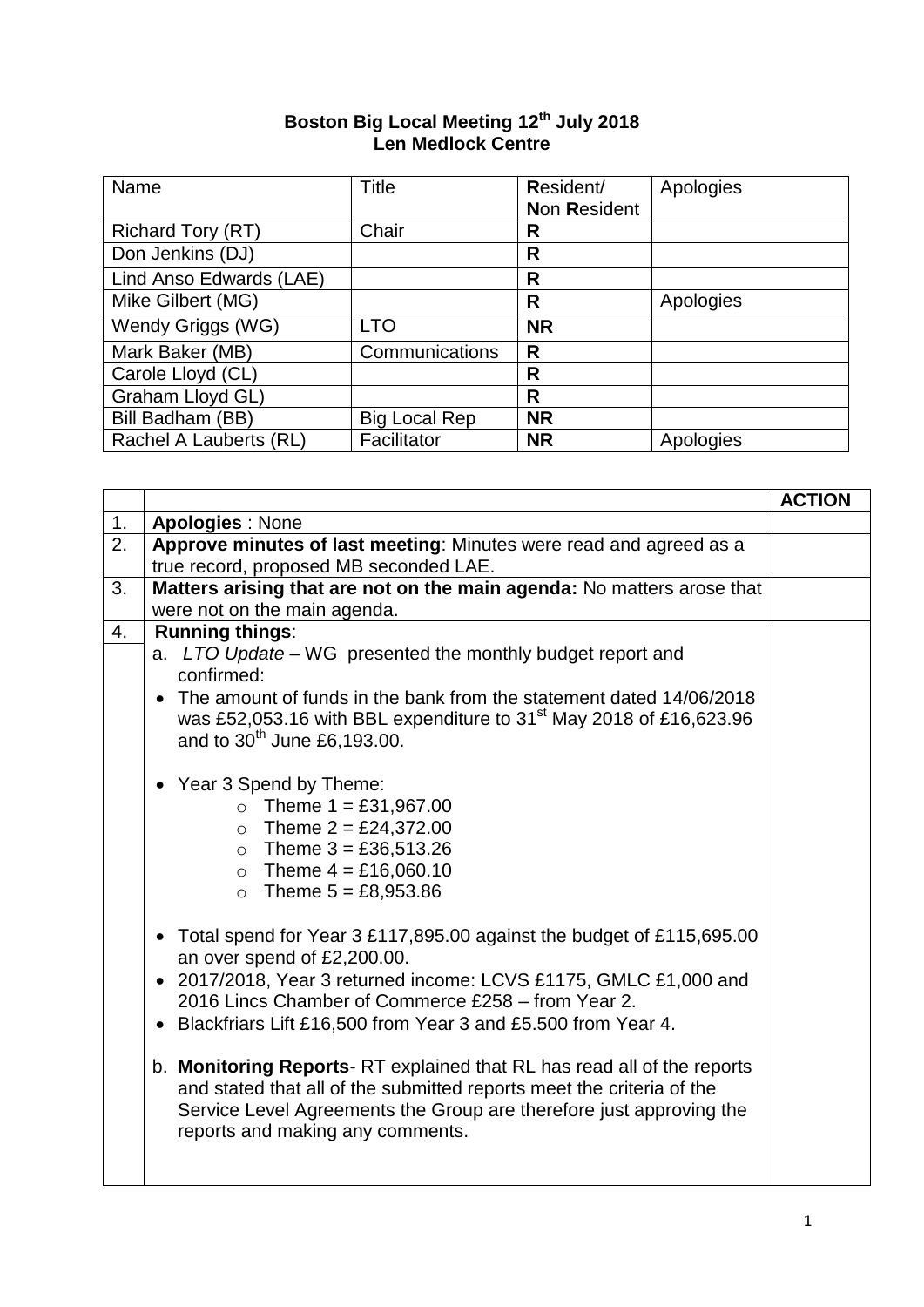| Boston United in the Community - Signed agreement received,<br>£2,500 to be approved by Residents Panel – motion to approve<br>carried.                                                                                                                                                                                                                                                                                                                                                                                                                                                                               | <b>ACTION</b> |
|-----------------------------------------------------------------------------------------------------------------------------------------------------------------------------------------------------------------------------------------------------------------------------------------------------------------------------------------------------------------------------------------------------------------------------------------------------------------------------------------------------------------------------------------------------------------------------------------------------------------------|---------------|
| Memory Lane - the group stated the report was very comprehensive<br>and Debbie always brings the report to life, the group read through<br>and agreed to pass the invoice for payment. LAE proposed that she<br>speaks to the staff at St Botolphs to arrange the sale of the groups<br>work if they so wish.                                                                                                                                                                                                                                                                                                         | <b>RT/RL</b>  |
| Combined Cycling Road show and Health & Wellbeing - Progress<br>report as the event is yet to happen. RT and RL to attend the Cycling<br>Event and Active Boston Event to carry out surveys. Cycling Event<br>on Friday 27 <sup>th</sup> July and Active Boston Event on Friday 10 <sup>th</sup> August.                                                                                                                                                                                                                                                                                                              |               |
| Educate & Inform about environmental responsibility - The group<br>discussed the current campaign and proposed approving the report<br>and agreed to pass the invoice for payment.                                                                                                                                                                                                                                                                                                                                                                                                                                    |               |
| Boston In Bloom - RT informed the group that the RHS Judging was<br>held on Tuesday 10 <sup>th</sup> July, results will be announced in September.<br>The group were impressed by the number of volunteers who play<br>their part in the Boston in Bloom Campaign. DJ suggested that we<br>could recognise those volunteers by a letter of thanks and point them<br>in the direction of theme 2.4.1 if they required additional funding. RL<br>to discuss the watering of plants with CL. The group approved the<br>report.                                                                                           | <b>RL</b>     |
| Improve & Increase Play Opportunities - RT explained that surfacing<br>in Woodville Park was advanced from year 3 budget, and the<br>remainder has been utilised on the Disabled swing and part payment<br>for the round- a- bout. The group approved the report.                                                                                                                                                                                                                                                                                                                                                     |               |
| 1940's Event – Funded by the Events Scheme via LCVS. The group<br>felt that we could have used our banners and feather flags to<br>advertise BBL's funding. BB suggested that we encourage our<br>partners to get the message home that we have actually funded their<br>event. We need to energise our partners in acknowledging our<br>support. MB suggested an A3 poster provided by ourselves for all<br>events. BB suggested that we put all our newsletters through each<br>home in the BBL area, and try to engage the local schools to be<br>actively involved. MB to look into the possibility of Bill Board | <b>MB/RL</b>  |
| advertising.                                                                                                                                                                                                                                                                                                                                                                                                                                                                                                                                                                                                          | <b>MB</b>     |
| Run & Support Events Scheme – RT brought to the groups attention<br>that the Ugly Bugs had omitted to include our Logo in their                                                                                                                                                                                                                                                                                                                                                                                                                                                                                       |               |
| advertising, the group discussed advertising and promotion of BBL<br>and partners reluctance to give credit where credit is due. Jody<br>Raggo to talk to the Butterfly Hospice to correct their omission. The<br>group approved the report.                                                                                                                                                                                                                                                                                                                                                                          | <b>ACTION</b> |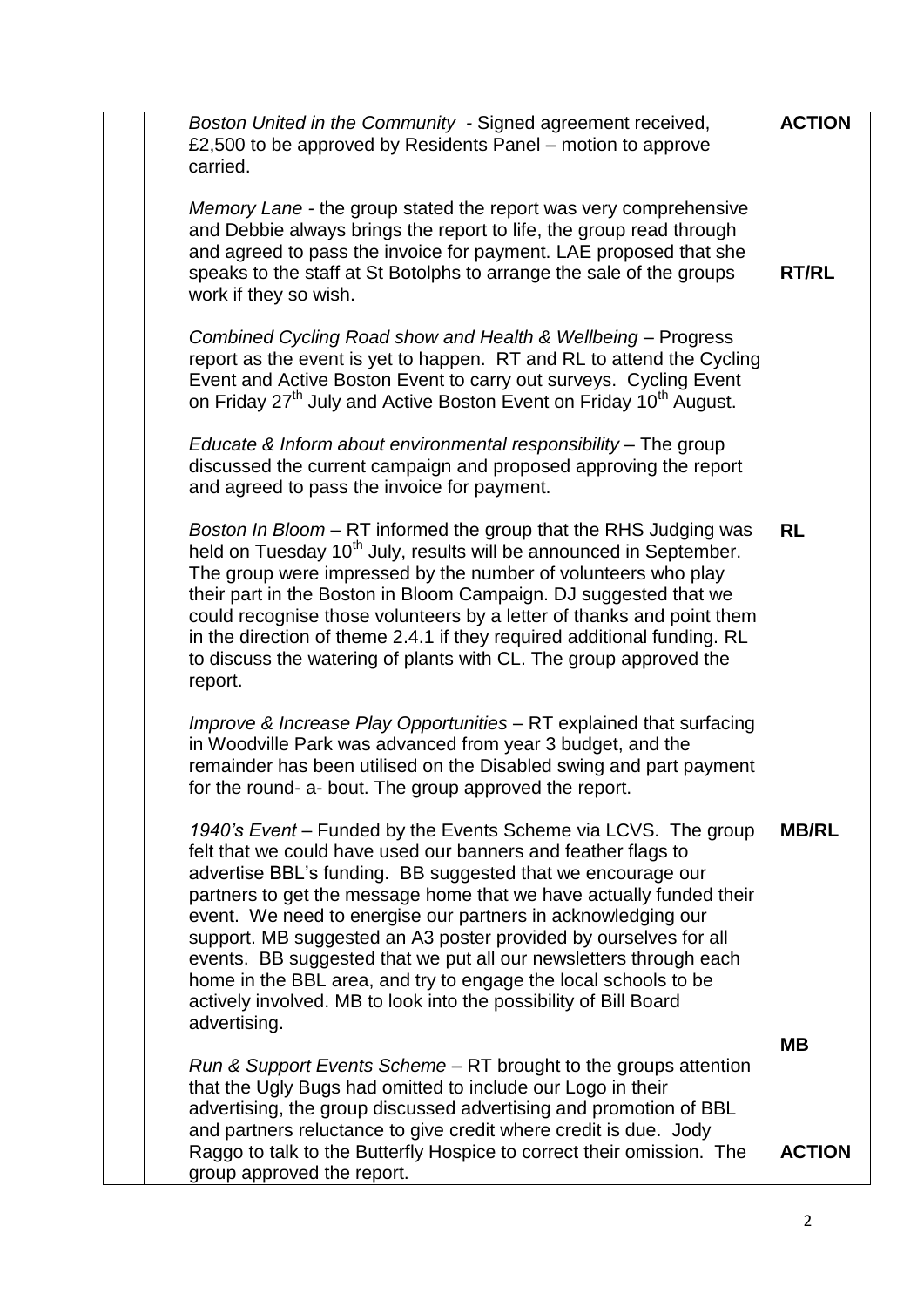| Beach Event – progress report, MB asked how much we actually fund<br>for this event $-$ we fund £7,800.00, each year. Other organisations<br>promotion from our partners was discussed. The group approved the              |
|-----------------------------------------------------------------------------------------------------------------------------------------------------------------------------------------------------------------------------|
| Fit 4 Your Future - The group approved the report and discussed a<br><b>RL</b><br>client confidentiality. RL to enquire of CAB if they track outcomes                                                                       |
| Credit Union-RT declared an interest in this project. RT explained<br>payments but this has now been resolved. BB suggested we develop<br><b>MB</b><br>a story around what Credit Unions do and why they are different from |
| Hanse Group – The group approved the report. Various members<br>attended the Hanse Day and felt it was an enjoyable and interesting<br><b>RL</b>                                                                            |
| Communications – The group approved the report and commended<br>Mark's excellent start in his new position. MB showcased the new<br>logo and stamp machine. RT suggested we have some vinyl labels<br><b>MB</b>             |
| Boston Start Up and Grow - Chamber of Commerce - Community                                                                                                                                                                  |
|                                                                                                                                                                                                                             |
|                                                                                                                                                                                                                             |
| completed, no marquee - but use banners and feather flags MB, RT                                                                                                                                                            |
|                                                                                                                                                                                                                             |
| completed, no marquee - use banners or feather flags, RT, RL, MB                                                                                                                                                            |
| RT, RL,<br><b>LAE</b>                                                                                                                                                                                                       |
| $(17^{th})$<br>e. Beach Event - 2 hour session for special needs - CL & GL to attend                                                                                                                                        |
| $DJ -$<br>$(16^{th})$                                                                                                                                                                                                       |
|                                                                                                                                                                                                                             |
|                                                                                                                                                                                                                             |